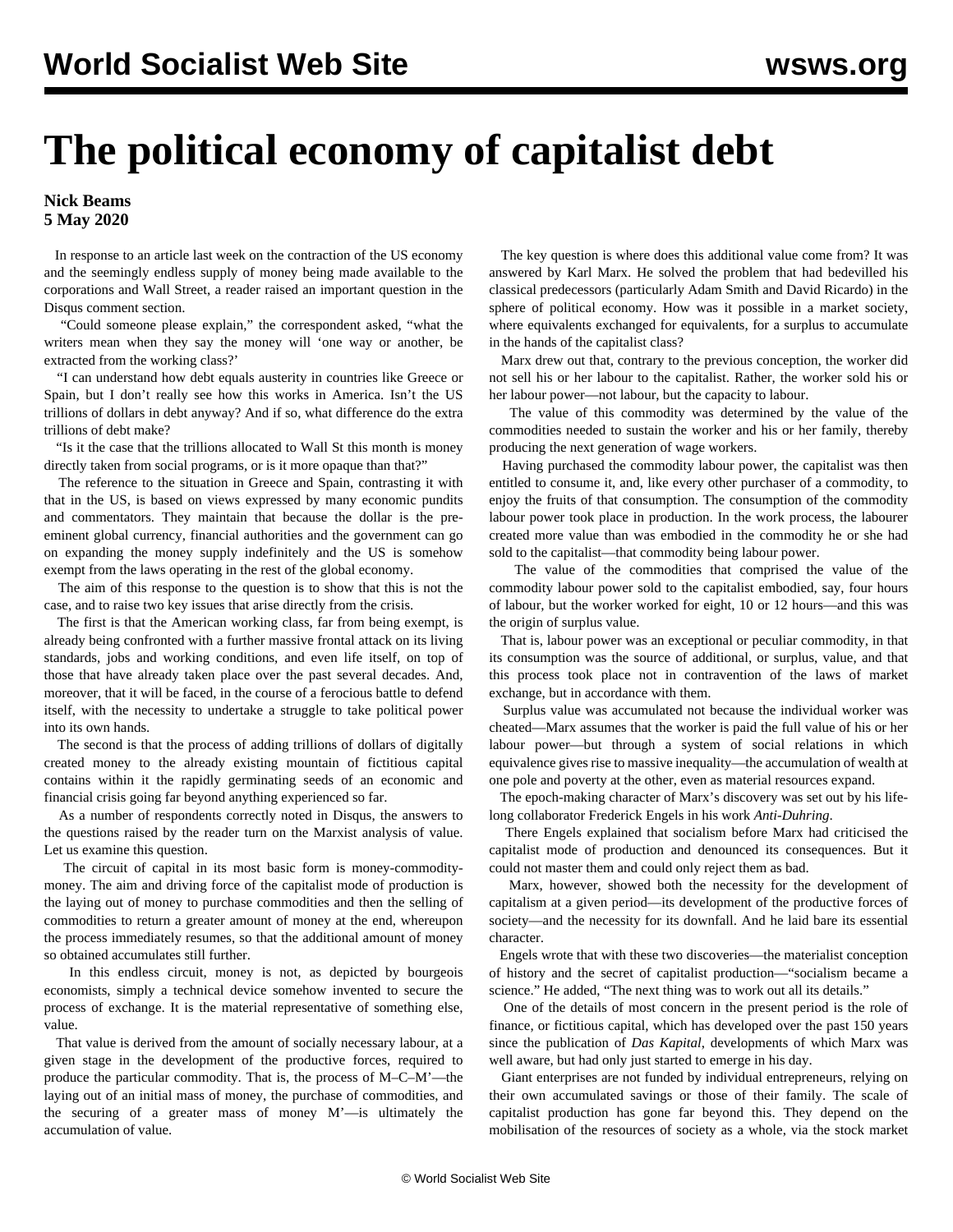and credit issued by the banks.

 The mythology of the individual capitalist, battling to advance against great odds, taking risks, etc., is maintained for political and ideological reasons as the justification for the **private** accumulation of profit from what is essentially a **social** process.

 The rise of finance led to the emergence of a new economic category, fictitious capital.

 If money is raised, either through the issuing of shares or through a bank loan, and that money is used to purchase machinery, raw materials and labour power to initiate production and the extraction of surplus value, then we have productive capital, that is, capital that extracts surplus value.

 But the same capital also exists in another form—as shares or debt obligations. However, it is not productive, but fictitious capital. It is not engaged in the extraction of surplus value. It is rather a claim on the surplus value extracted from the working class by capital in its productive form.

 This process had only begun in Marx's day, but he had some insightful comments to make on it that have lost none of their relevance. The development of joint stock companies, he wrote, "reproduces a new financial aristocracy, a new kind of parasite in the guise of company promoters, speculators and merely nominal directors; an entire system of swindling and cheating with respect to the promotion of companies, issue of shares and share dealings."

 This process, he continued, swept away all the ideological justifications for the capitalist mode of production. "What the speculating trader risks is social property, not his own. Equally absurd is the saying that the origin of capital is saving, since what the speculator demands is precisely that *others* should save for him… The other saying about abstention is diametrically refuted by his luxury, which becomes a means of credit. Conceptions that still had a certain amount of meaning at a less developed state of capitalist production now become completely meaningless" [Karl Marx, *Capital* Volume 3, p 369, 370 Penguin, 1991].

 The mass of surplus value extracted from the working class constitutes a pool that is apportioned among the various sections of productive capital and the claims of the holders of fictitious capital.

 Of course, great wealth can be made from the trade in shares on the stock market and in the array of arcane mechanisms in financial markets for trading in debt that have developed in the recent period.

 But the fact that profit can be made from these trades does not mean these various financial assets in and of themselves embody value. They remain, in the final analysis, claims on value—a fact that is revealed when a firm or enterprise goes bankrupt and the market prices of all financial assets based on it collapse and the claimants move in to obtain what they can from the carcass.

 These financial assets and their associated mechanisms have expanded to an enormous degree over the past four decades in a process emanating from the ever growing divorce of the accumulation of wealth from the actual process of production.

 The roots of this separation can be seen in the basic schema of capitalist production: M–C–M'. That is, in money as the starting and finishing point of the process as a whole.

 Whatever the phrases used by bourgeois politicians about how bailouts and handouts are needed to "save the economy," capitalist production is never about the production of material goods and services to meet the needs of society. This is but a means to an end, and capital, as Marx drew out, regards the actual production process—the creation of material wealth—as an inconvenient "middle term" from which it continually strives to free itself, in order to proceed directly from money to still more money.

 This is not, it should be noted, a product of individual and insatiable greed, though that exists in abundance, but is rooted in the objective logic of capitalist social and economic relations.

 Doing away with the "middle term" accelerated from the 1980s onwards. The downturn in the rate of profit that brought an end to the postwar capitalist boom—a boom based on steady or rising profit rates and a consequent expansion of industry—led to the rise of financialisation and the accumulation of wealth through speculation and parasitism.

 New and ever more fantastic forms of fictitious capital were created, including arcane financial derivatives such as credit default swaps and collateralised loans obligations. Algorithms were developed to facilitate rapid computerised trading, so that speculators could instantaneously take advantage of slight variations in markets to reap a profit. Everything became the subject of speculation, from home mortgages to credit card and student debt, the credit worthiness of companies, the volatility of the stock market, interest rates and currency movements.

 Profits were increasingly reaped not by the development of production, but through gambling and speculation in this giant casino, and when one financial bubble burst, the US Fed was on hand to pump in more money to create the next one.

 This led to the crash of 2008. The Fed and its global counterparts, however, responded by making still more money available, via ultra-low interest rates and quantitative easing, creating a further mountain of fictitious capital that was threatening to collapse even before the coronavirus struck.

 Indeed, it can be said that the pandemic has played a useful role for capital, in that it has provided the rationale for the Fed and other major central banks to carry out a rescue operation they would have had to undertake anyway.

 In response to the threatened market meltdown that emerged in the middle of March, still more trillions have been poured into the financial system.

 But no matter how much it seems that "value" can simply be created out of thin air, this gargantuan mass of fictitious capital ultimately rests on the surplus value obtained from the exploitation of the working class. Its claims can be met only if the available pool of surplus value is increased.

 Herein lies the objective material source of the drive by all capitalist governments, whatever their political colouration, for a return to work, whatever the health dangers posed to workers.

 Surplus value extraction must be resumed, and resumed at an even more ferocious rate than in the past. This is why so-called "emergency" measures introduced in the present crisis, which scrap previous wages and conditions, will be made permanent, just as were the new measures—such as the two-tier wages system, zero hour contracts and the development of the so-called gig economy—made permanent after the 2008 crisis.

 The fictitious capital vampire created by the Fed and other central banks, as well as the deficits incurred by governments to finance the corporations and banks, must have fresh blood in the form of surplus value pumped into its arteries.

 But this blood is to be supplied not only though the immediate intensification of the exploitation of the working class. Vital social services such as health, education, pensions, etc. are a drain on the pool of surplus value available for appropriation by fictitious capital, and this diversion of surplus value must be halted. Here it is not a matter of predicting what will take place, but of studying what has already happened.

 In the immediate aftermath of the 2008 crisis, major capitalist government pledged to provide a budget stimulus. Little more than a year on, at a G20 meeting in June 2010, that policy was reversed and austerity measures were implemented, resulting, among other things, in the disastrous cuts to health services exposed by the current pandemic.

 The Disqus correspondent raises the question of what difference the addition of still more trillions of dollars will make to the US deficit, given that debt levels are already significantly elevated.

In dealing with this issue, it should first of all be noted that even before